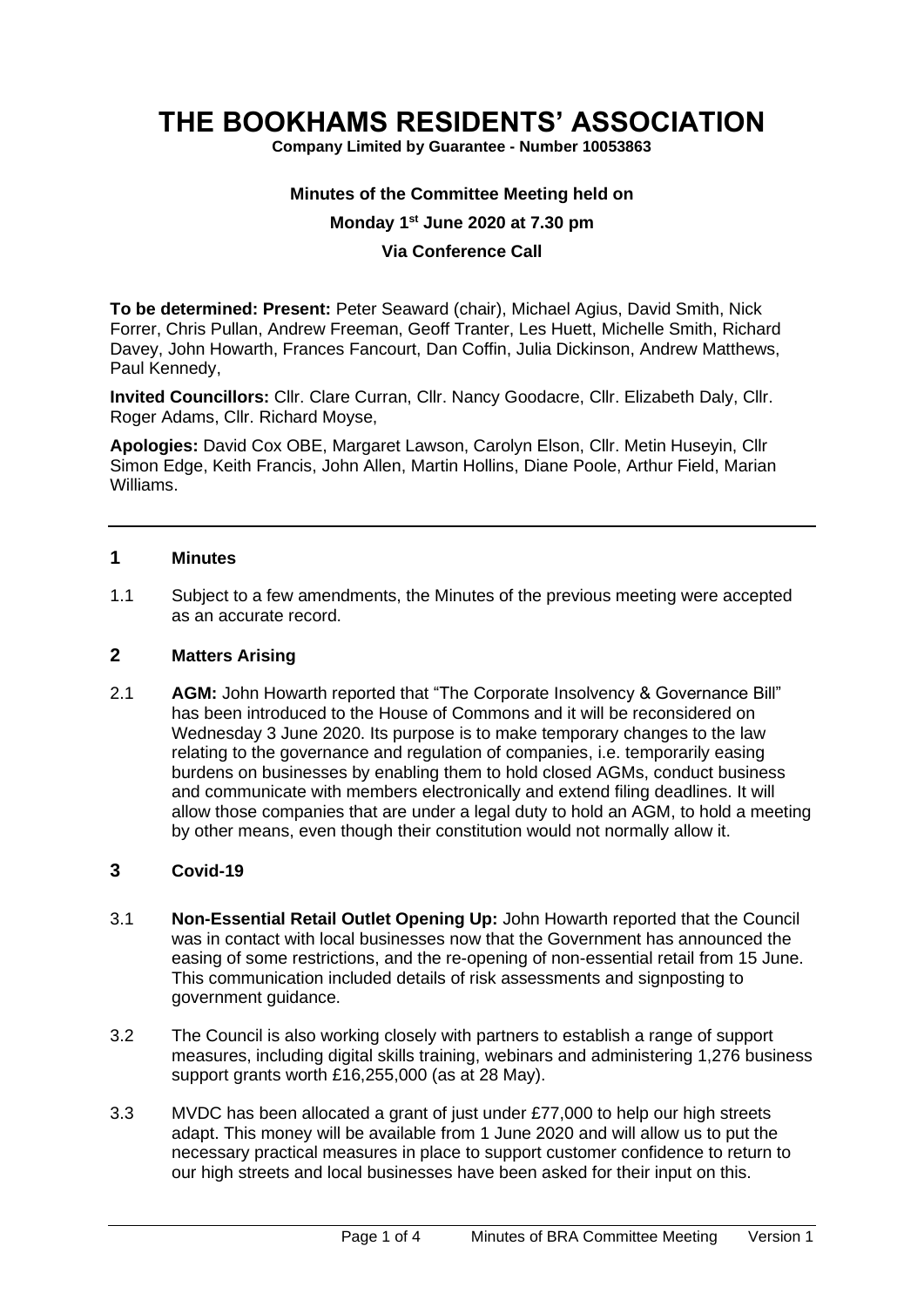- 3.4 **Refuse Collection**: Nancy Goodacre reported that changes to kerbside collections were implemented on Monday 18th May and all rounds were completed. From that date all food waste bins in Mole Valley will be emptied using a separate collection vehicle. Collections of clothes, home textiles, small electricals and batteries is still suspended until further notice.
- 3.5 **Benefits**: One of the main issues that residents call MVDC is around benefits, with a huge increase in claims and requests for general advice following significant changes to benefit schemes.
- 3.6 **Wellbeing**: MVDC is also addressing accommodation for the homeless and rough sleepers and how best to use community transport and beginning to discuss how to open facilities such as our leisure centres and Dorking Halls.
- 3.7 **Coronavirus Test & Trace Scheme:** Surrey is a pilot area for providing local support for the new test and trace scheme.
- 3.8 **Surrey County Council:** Clare Curran reported that, during the pandemic, SCC has, and continues to, support the vulnerable. In addition, the Council:
	- has been working closely with schools to ensure that they are in a position to safely welcome back more children from Monday 1<sup>st</sup> June;
	- is opening up the CRCs more extensively so that residents can take a wider range of recyclables there;
	- has opened up all the countryside car parks;
	- that NHS Seacole is now welcoming patients who need reablement treatment after Covid-19;
	- is now running its full maintenance and repair programme on the roads;
	- is looking to make reasonable adjustments in towns and villages for more people to be able to walk and cycle to work;
	- is working as a government pilot on the new track and trace project (an accolade for the close and productive work that has been done with Surrey Heartlands, particularly for the sourcing and supply of PPE and for testing).

# **4 Correspondence**

- 4.1 **Bookham Common:** A resident has been in contact regarding dogs on Bookham Common. The issues are reported as do fouling; dogs not on leads, and dogs worrying wildlife. A number of people have been engaged, namely the National Trust, MVDC, the BRA and the Friends of Bookham Common. The discussion has been how to enforce the local regulations and 'Public Spaces Protection Orders' (PSPOs) have been mentioned. A meeting to discuss this further has been arranged for Tuesday 2nd June.
- 4.2 **Effingham Community Shop**: It has been widely reported in the local news that a fire has significantly damaged the local convenience store in Effingham, leaving the village without general store type facilities, which impacts elderly and those without transport. A temporary store has been mooted and action is underway to provide a temporary store in the cafe (currently closed because of CV19) at the southern end of the parade of shops. It will be manned by volunteers (some I know from Bookham who attend All Saints). The BRA was approached for a donation and £100, as a gesture, was approved by the directors.

# **5 Group Updates**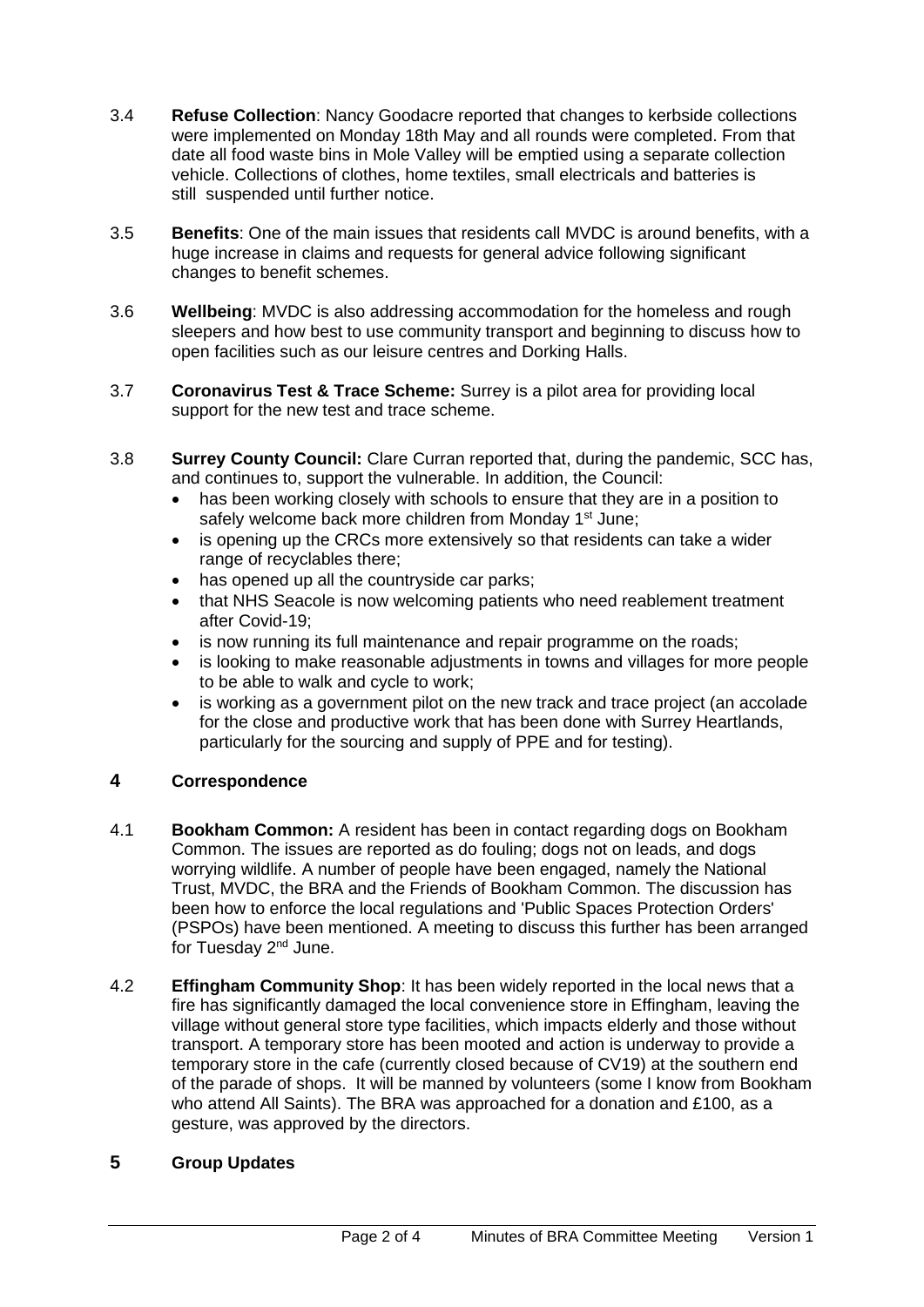# 5.1 **Management Group** – Nil to report.

# 5.2 **Planning Group**

- 5.2.1 **Planning**: The Planning Committee considered 12 applications and made representations on two:
	- 20/0485: 44, The Park Erection of a carport.
	- 20/0643: 39, The Park Erection of 1 No. detached replacement dwelling with integral double garage following the demolition of the existing house
- 5.3 **Environment Group** Nil to report.

# 5.4 **Community Group**

- 5.4.1 **Youth Centre Replacement**: David Cox reported that he has spoken to the project manager at SCC who has confirmed that it is still being progressed, albeit progress was held up due to Covid contingency work.
- 5.4.2 David is working with Rob Stevens and Jenny Coffin of the Leatherhead Youth Project in relation to the long-term continuation of the Bookham Youth & Community Association, and maintaining its charitable objects & structure but with a gradual replacement of trustees & officers. At the moment, BYCA is "dormant". SCC are aware that David will remain their contact point on the building replacement project for the foreseeable future.
- 5.4.3 There are two options for a replacement youth centre: the existing site opposite the Anchor pub and the Lower Road recreation ground. The problem with the latter is that it is Green Belt land. Further meetings are planned.
- 5.4.4 **Norbury Park:** Margaret Lawson reported that she had been in contact with SCC, who are now responsible for emptying dog waste and litter bins, as they have been overflowing at times. In response the council officer said that they are aware that there are a lot of bins that need emptying and areas that need cleaning all across the Countryside Estate. Routine activities had been delayed due to COVID 19 but the contractor had been contacted to seek clarification as to when they will be able to resume their duties more fully, but a date for this hasn't been given.
- 5.5 Communications & Membership Group
- 5.5.1 **"Bookham Says Thank You" Poster Campaign**: Les Huett produced A2 (60cm x 80cm) size posters saying "Bookham says thank you to Bookham Traders and Essential Workers" for all the noticeboards. The theme of the posters has also been included on to the BRA website and is also available to download in an A4 format. Also produced was an outline version that can printed and coloured in. Nick Forrer cleared all the noticeboards, so we just have the posters for maximum impact. The posters were produced by Surrey Litho.
- 5.5.2 **Email Campaigns**: An email campaign was sent to all Road Stewards advising that the BRA is not producing a Spring Newsletter but that one is expected to be produced in the Autumn so that subs can be collected, if conditions allow.
- 5.5.3 As the BRA would normally have held the AGM by this time, and distributed the Spring Newsletter, instead an email campaign was sent to all 700+ people on our mailing list with an update on BRA activities for the year to date.